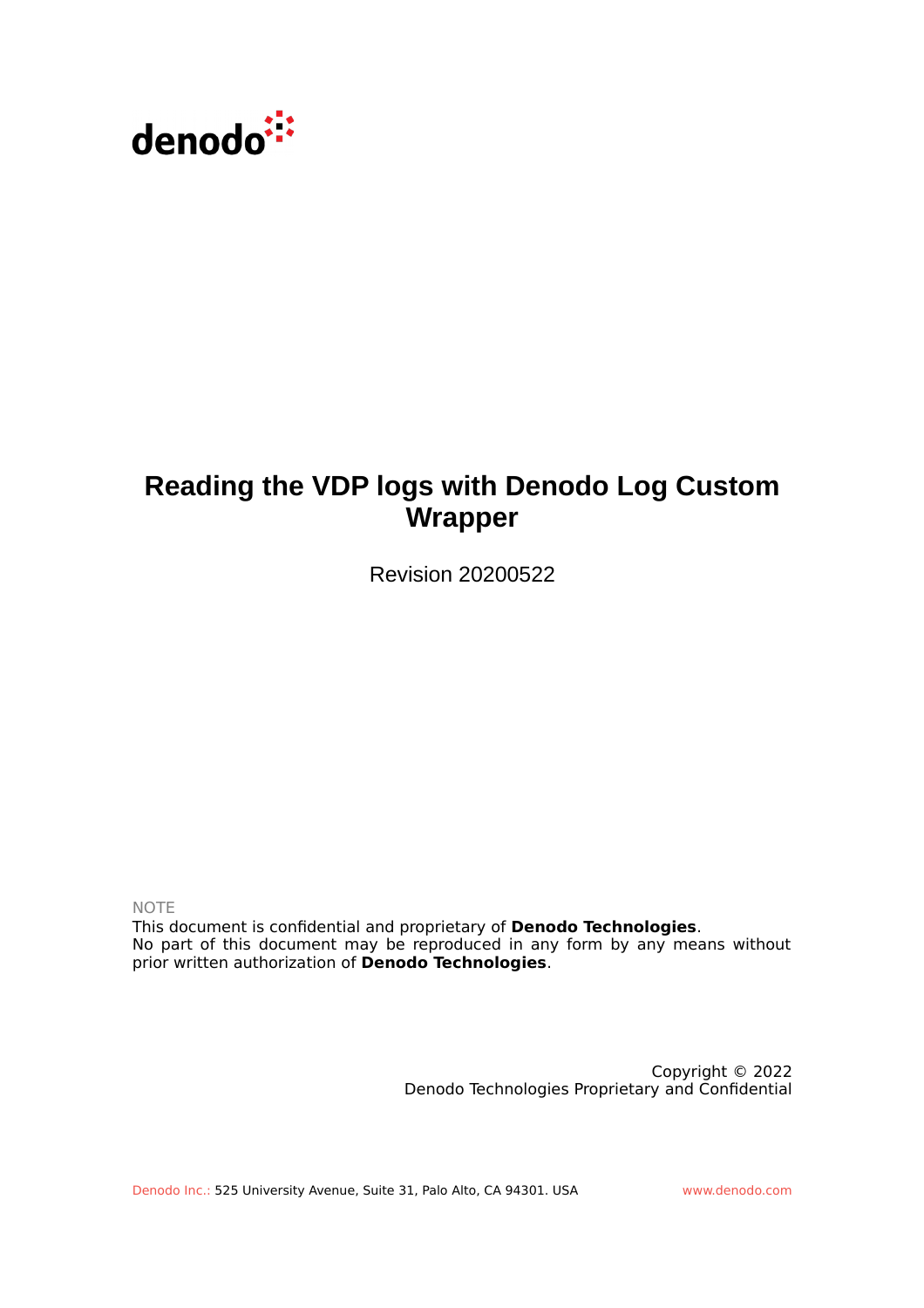

### **Goal**

This document explains how to use the Denodo Log Custom Wrapper in order to read the Denodo Server logs. This approach can be useful when there is no direct access to a remote server environment.

#### **Importing the custom wrapper into VDP**

The component is available to download for support users in the Downloads > Denodo Connects section of the Support site.

In order to use the Log Custom Wrapper in VDP, we must configure the Design Studio Tool to import the extension. From the log-customwrapper distribution, we will select the jar file and upload it to VDP. To do this:

Go to File  $\rightarrow$  Extension management and create a new item selecting the jar file.

| + New<br>Þ.<br>VQL Shell $\times$<br>$\alpha$ )<br>T C<br>Search<br>Export database<br><b><i>e</i></b> Previous<br>O Next<br><b>D</b> Execute<br>Stop <b>B Load</b> |                   |
|---------------------------------------------------------------------------------------------------------------------------------------------------------------------|-------------------|
|                                                                                                                                                                     |                   |
| Export<br>Display rows 150 $\boxed{\frac{\lambda}{\mathbf{v}}}$<br>$\Box$ Reti<br>admin<br>$+$ $\Box$ admin<br>Database<br>h new tab                                | Clear             |
| Import<br>$1\,$<br>Extension management                                                                                                                             |                   |
| Refresh                                                                                                                                                             |                   |
| $\boldsymbol{\mathsf{x}}$<br><b>Extension management</b><br>k                                                                                                       |                   |
| <b>Existing extensions</b>                                                                                                                                          |                   |
| $\Box$<br>denodo-log-customwrapper                                                                                                                                  |                   |
|                                                                                                                                                                     |                   |
|                                                                                                                                                                     |                   |
|                                                                                                                                                                     |                   |
|                                                                                                                                                                     |                   |
|                                                                                                                                                                     | Copy to Clipboard |
|                                                                                                                                                                     |                   |
|                                                                                                                                                                     |                   |
|                                                                                                                                                                     |                   |
|                                                                                                                                                                     |                   |
| Close<br>Import                                                                                                                                                     |                   |
|                                                                                                                                                                     |                   |
|                                                                                                                                                                     |                   |

# **Creating a Data Source**

Once the custom wrapper jar file has been uploaded to VDP using the Design Studio Tool, we can create a new data source for this custom wrapper --and its corresponding base view-- as usual.

Go to File, New  $\rightarrow$  Data Source  $\rightarrow$  Custom and specify the Data Source name ds\_vdp\_logs. Check 'Select Jars', select the jar file of the custom wrapper, select com.denodo.connect.log.LogCustomWrapper as the wrappers' class name,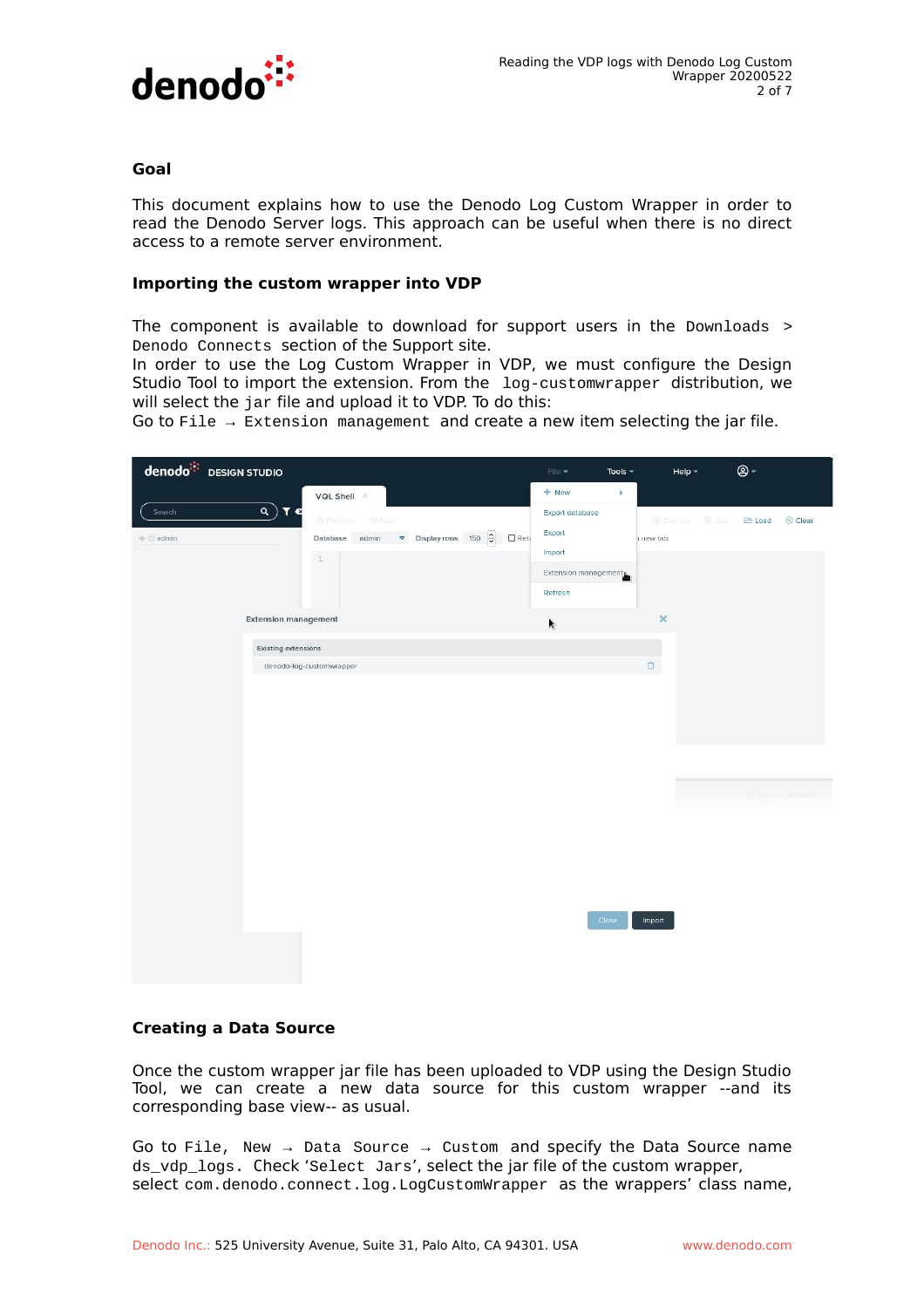

then click Refresh Input Parameters of the data source.

| denodo <sup>: :</sup> DESIGN STUDIO                    | File $\blacktriangledown$<br>Tools $\sim$ | Help $\star$                 | $\circledcirc$ -    |
|--------------------------------------------------------|-------------------------------------------|------------------------------|---------------------|
|                                                        | $+$ New<br>k.                             | Folder                       |                     |
| $\overline{Q}$ $\overline{Y}$ $\overline{Q}$<br>Search | <b>Export database</b>                    | Data source<br>Þ.            | ODBC                |
| $+$ $\blacksquare$ admin                               | Export                                    | Join                         | JDBC                |
|                                                        | Import                                    | Union                        | Delimited file      |
|                                                        | <b>Extension management</b>               | Extended union all           | <b>JSON</b>         |
|                                                        | Refresh                                   | Minus                        | LDAP                |
|                                                        | Close all tabs                            | Intersect                    | <b>XML</b>          |
|                                                        |                                           | Flatten                      | Salesforce          |
|                                                        |                                           | Selection                    | <b>BAPI</b>         |
|                                                        |                                           | Interface                    | Excel               |
|                                                        |                                           | Data service<br>$\mathbb{R}$ | Web service         |
|                                                        |                                           | Association                  | Multidimensional DB |
| $\begin{array}{c} \hline \end{array}$                  |                                           | Stored procedure             | <b>WWW</b>          |
|                                                        |                                           | Remote table                 | روان<br>Custom      |
|                                                        |                                           | <b>JMS</b> listener          |                     |
|                                                        |                                           |                              |                     |
|                                                        |                                           |                              |                     |
|                                                        |                                           |                              |                     |
|                                                        |                                           |                              |                     |
|                                                        |                                           |                              |                     |
|                                                        |                                           |                              |                     |
|                                                        |                                           |                              |                     |
|                                                        |                                           |                              |                     |
|                                                        |                                           |                              |                     |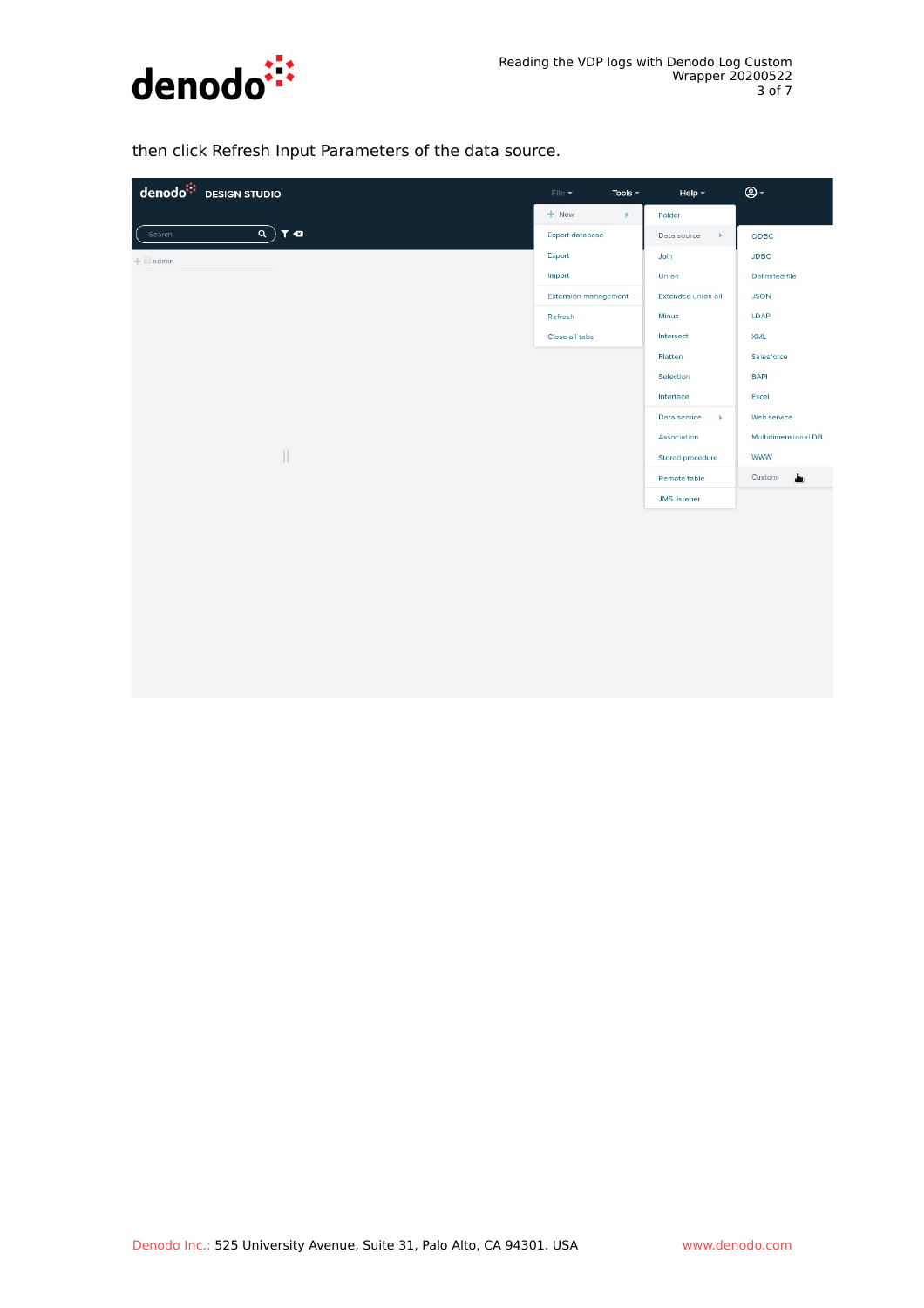

|                          | denodo <sup>::</sup> DESIGN STUDIO    |                                                     |                                         | File $\sim$ | Tools $\sim$  | Help $\star$             | $@$ +                                             |
|--------------------------|---------------------------------------|-----------------------------------------------------|-----------------------------------------|-------------|---------------|--------------------------|---------------------------------------------------|
|                          |                                       | * new_custom_datasource X                           |                                         |             |               |                          |                                                   |
| Search                   | $\alpha$ )<br>T <sub>c</sub>          | <b>CONFIGURATION CREATE BASE VIEW</b>               |                                         |             | <b>B</b> Save |                          | <b>8 Clear Changes B</b> - Export <b>iii</b> Drop |
| $+$ $\blacksquare$ admin |                                       | Connection<br>Metadata                              |                                         |             |               |                          |                                                   |
|                          |                                       | Name                                                | ds_vdp_logs                             |             |               |                          |                                                   |
|                          |                                       | Class name                                          | com.denodo.connect.log.LogCustomWrapper |             |               |                          | $\blacktriangledown$                              |
|                          |                                       | Class path (optional)                               |                                         |             |               |                          | $\Box$                                            |
|                          |                                       | Select jars                                         | $\bullet$                               |             |               |                          |                                                   |
|                          |                                       | - Existing extensions                               |                                         |             |               |                          |                                                   |
|                          |                                       | $\blacksquare$<br><b>Existing extensions</b>        |                                         |             |               |                          |                                                   |
|                          |                                       | $\overline{\mathsf{v}}$<br>denodo-log-customwrapper |                                         |             |               |                          |                                                   |
| II                       | - Input parameters of the data source |                                                     |                                         |             |               | Refresh Input Parameters |                                                   |
|                          |                                       | Date Pattern                                        |                                         |             |               |                          |                                                   |
|                          |                                       | Date Extractor Pattern                              |                                         |             |               |                          |                                                   |
|                          |                                       | Log timezone                                        |                                         |             |               |                          |                                                   |
|                          | <b>Content Extractor Pattern</b>      |                                                     |                                         |             |               |                          |                                                   |
|                          | $+$ Filepath                          |                                                     |                                         |             |               |                          |                                                   |
|                          |                                       | Sequential Search Interval                          |                                         |             |               |                          | $\odot$                                           |
|                          |                                       | Rolling Implementation Class Name                   |                                         |             |               |                          |                                                   |
|                          |                                       | Max Processed Entry Length                          |                                         |             |               |                          | $\frac{1}{2}$                                     |
|                          |                                       |                                                     |                                         |             |               |                          |                                                   |

# **Creating a Base View**

Once the custom wrapper has been registered, we will be asked by Design Studio to create a base view for it.

In order to create our base view, we will have to specify:

- Date pattern: The format of the date, that allows to transform the string of the date with a date format that the custom wrapper can read.
- Date extractor pattern: The regular expression to extract the date from a log line, we need to catch a group that contains the date string of every line of the log, this field and the previous one are necessary so the custom wrapper can search log lines by date.
- Content extractor pattern: The regular expression to extract the desired fields from the log, catching the groups that we desire, this parameter determines the number of fields of each base view.
- Filepath: The path to the log file (Including the name).
- Sequential search interval: The wrapper searches a specific date inside the log file. If a log line is read with a date that differs less than this interval, the sequential search starts.

**Optionally** 

- Log timezone: The time zone that the custom wrapper has to use in order to get the dates from a log line. By default, the custom wrapper uses the time zone from the host where it is running.
- Rolling implementation class name: The name of the class with a different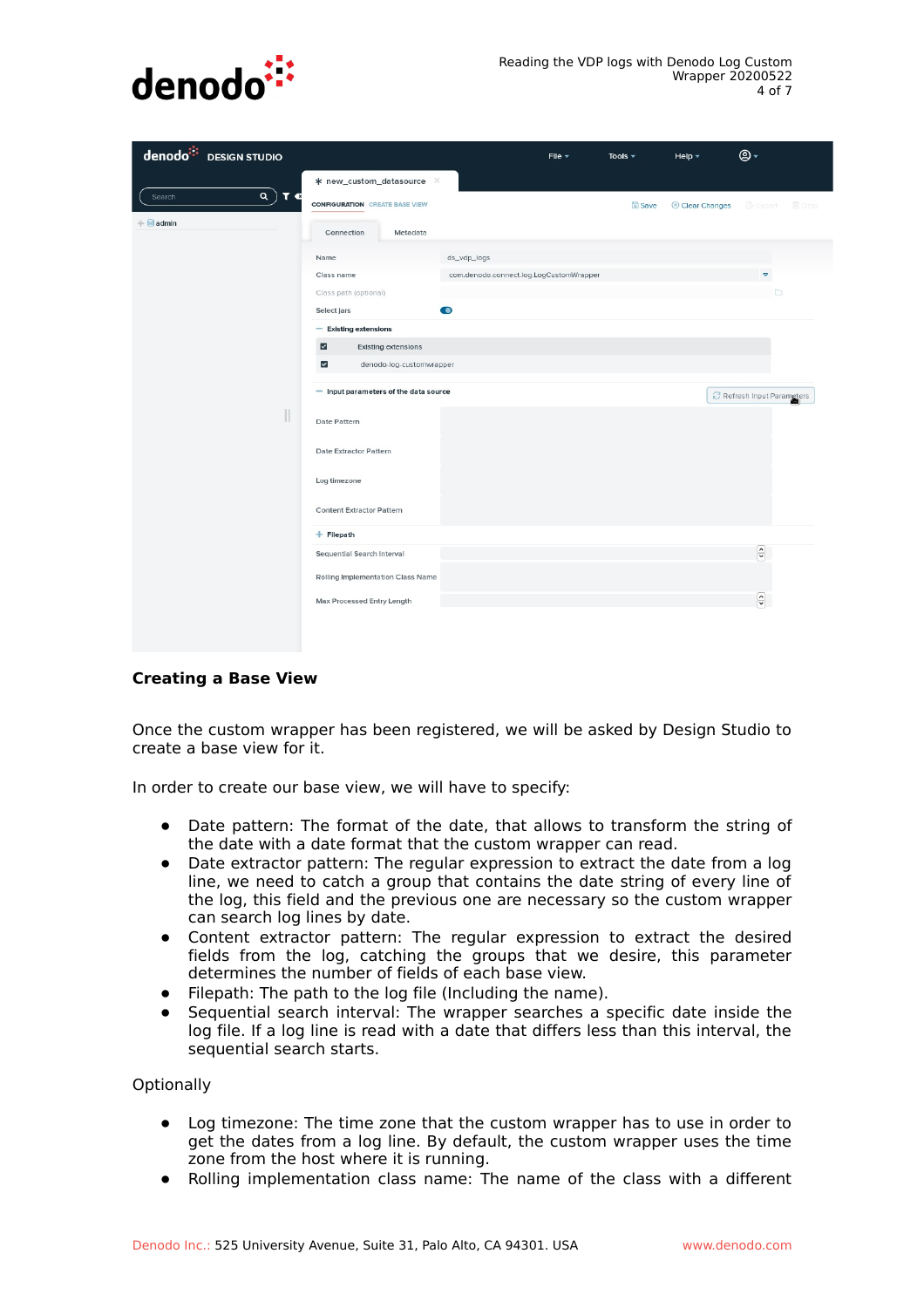

rolling policy to the default one, that implements the ILogRollingPolicy interface.

● Max Processed Entry Length: Entries with more characters than this parameter will not be processed. Its value by default is 10000. If the file contains huge entries, a search could be very slow, with this parameter we could speed up the search. If the value of the parameter is -1, this limit is ignored.

NOTE: If you enter a literal that contains one of the special characters used to indicate interpolation variables ("@", "{" or "}"), in a parameter that accepts interpolation variables, you have to escape these characters with "\".

In the example:

- Date pattern: yyyy-MM-dd'T'HH:mm:ss.SSS
- Date extractor pattern:  $(2:.^*2)(\d+1)\ddot*-\d+1)$  $(?:.*?)$
- Log timezone: PST
- Content extractor pattern: (?:. \*?) (. \*?)(ERROR) (\\d\*-\\d\*-\\d\*T\\d\*:\\d\*:\\d\*\\.\\d\*)(.\*?)
- Filepath: /opt/denodo/logs/vdp/vdp.log
- Sequential search interval:10000
- Rolling implementation class name: com.denodo.connect.log.rollingpolicy.DefaultLogRollingPolicy

| denodo <sup>:</sup><br><b>DESIGN STUDIO</b> |                                                       | File $\sim$                                                           | Tools $\sim$  | Help $\overline{\phantom{a}}$ | @ -                      |               |
|---------------------------------------------|-------------------------------------------------------|-----------------------------------------------------------------------|---------------|-------------------------------|--------------------------|---------------|
|                                             | admin.ds_vdp_logs ×                                   |                                                                       |               |                               |                          |               |
| $\alpha$<br>T €<br>Search                   | <b>CONFIGURATION CREATE BASE VIEW VOL</b>             |                                                                       | <b>B</b> Save | 8 Clear Changes               | <b>Export</b>            | <b>自</b> Drop |
| $+$ admin                                   | Connection<br>Metadata                                |                                                                       |               |                               |                          |               |
|                                             | Name                                                  | ds_vdp_logs                                                           |               |                               |                          |               |
|                                             | Class name                                            | com.denodo.connect.log.LogCustomWrapper                               |               |                               | $\blacktriangledown$     |               |
|                                             | Class path (optional)                                 |                                                                       |               |                               | $\Box$                   |               |
|                                             | Select jars                                           | $\bullet$                                                             |               |                               |                          |               |
|                                             | - Existing extensions                                 |                                                                       |               |                               |                          |               |
|                                             | $\overline{\mathbf{z}}$<br><b>Existing extensions</b> |                                                                       |               |                               |                          |               |
|                                             | $\overline{\mathsf{S}}$<br>denodo-log-customwrapper   |                                                                       |               |                               |                          |               |
|                                             | - Input parameters of the data source                 |                                                                       |               |                               | Refresh Input Parameters |               |
| $\mathbb{I}$                                | Date Pattern                                          | yyyy-MM-dd'T'HH:mm:ss.SSS                                             |               |                               |                          |               |
|                                             | Date Extractor Pattern                                | (?:.*?)(\\d*-\\d*-\\d*T\\d*:\\d*:\\d*.\\d*) (?:.*?)                   |               |                               |                          |               |
|                                             | Log timezone                                          | PST                                                                   |               |                               |                          |               |
|                                             | <b>Content Extractor Pattern</b>                      | (?:.*?) (.*?)(ERROR) (\\d*-\\d*-\\d*T\\d*:\\d*:\\d*\\\d*\\.\\d*)(.*?) |               |                               |                          |               |
|                                             | $+$ Filepath                                          |                                                                       |               |                               |                          |               |
|                                             | Sequential Search Interval                            | 10000                                                                 |               |                               | $\overline{\mathbf{S}}$  |               |
|                                             | Rolling Implementation Class Name                     | com.denodo.connect.log.rollingpolicy.DefaultLogRollingPolicy          |               |                               |                          |               |
|                                             | Max Processed Entry Length                            | 10000                                                                 |               |                               | $\boxed{\frac{2}{3}}$    |               |

By clicking on the Configure button, you can choose the path of the log file, if you choose any of the Decompress options, you will most probably need to change the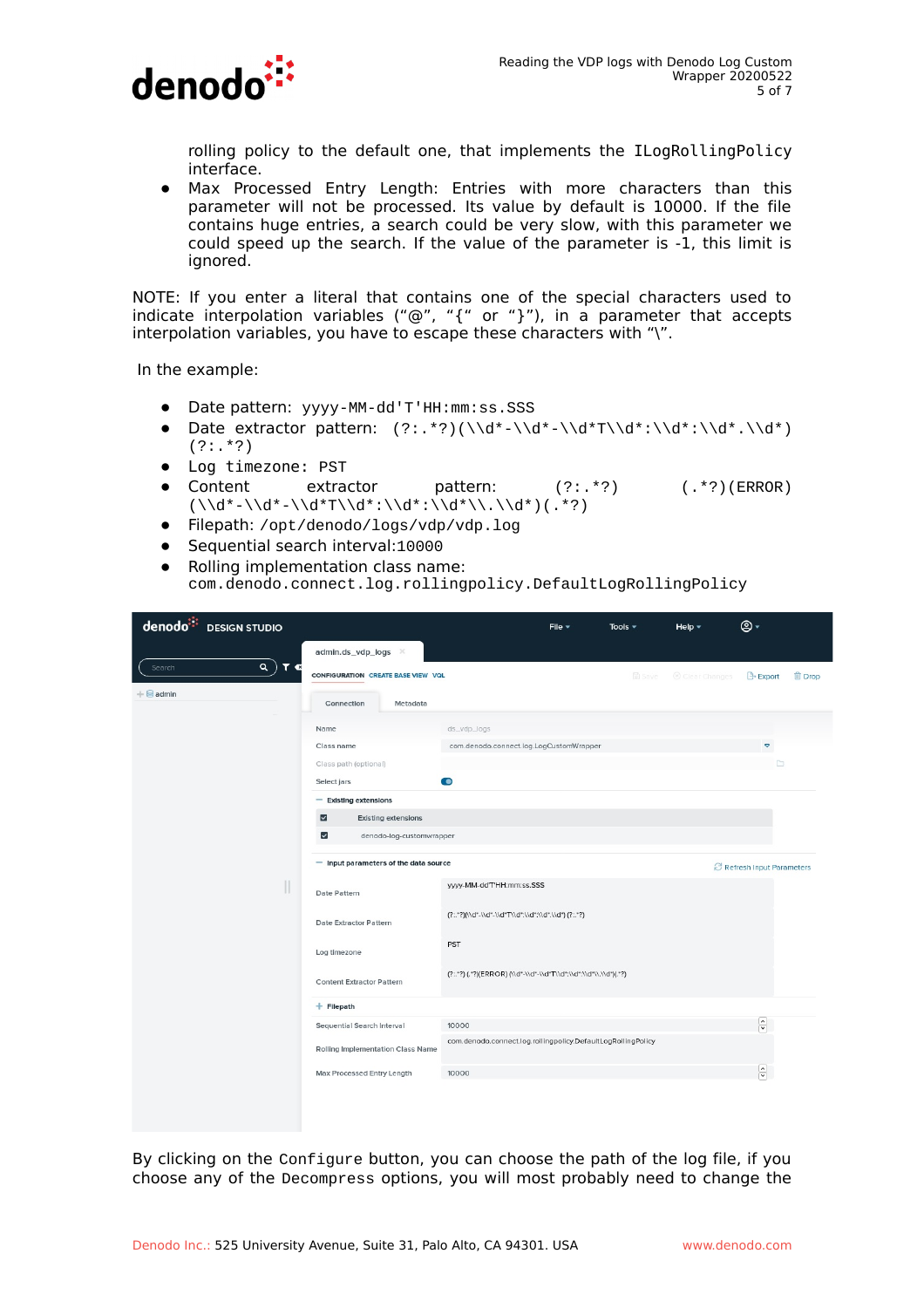

Rolling policy.

The custom wrapper detects the output fields according to the groups of the extractor pattern.

We want to integrate a VDP log, where an example of line is

1 [RMI(179)-192.168.0.20-12] ERROR 2020-05-05T13:45:17.302 com.denodo.vdb.catalog.view.View [] - Error loading cache configuration for view com.denodo.vdb.cache.VDBCacheException: Error loading jdbc data source 'vdpcachedatasource'.

Where the date is 2020-05-05T13:45:17.302, so the Date pattern field would be yyyy-MM-dd'T'HH:mm:ss.SSS and the Date extract pattern field should be able to catch that string to be able to access and search the lines of the log that we want, in this case we have chosen  $(2:.^{2})$  $(\lambda^2-\lambda^2-\lambda^2-\lambda^2)/d^*$  $(?:.*?)$ , because we can see that dates are digits separated by "-" and ":", with a "T" between the date and the time.

For the Content Extract Pattern we have chosen which fields we want to extract from the log with this regular expression (?:.\*?) (.\*?)(ERROR)  $(\lambda d^* - \lambda d^* - \lambda d^*T)\d^*:\lambda d^*:\lambda d^*\lambda \ldots d^*)$ , where we have catched a group before "ERROR" (out0), other with the word "ERROR" (out1), other with the date (out2) and the last one with the rest of the line (out3).

In the line of the example, these are the extracted groups:

- out0: [RMI(179)-192.168.0.20-12]
- out1: ERROR
- out2: 2020-05-05T13:45:17.302
- out3: com.denodo.vdb.catalog.view.View [] Error loading cache configuration for view…

| admin.bv_vdp_logs               | ×                 |                   |                 |                   |  |                       |                            |                                    |
|---------------------------------|-------------------|-------------------|-----------------|-------------------|--|-----------------------|----------------------------|------------------------------------|
| <b>SUMMARY EDIT OPTIONS VOL</b> |                   |                   | Execution panel | <b>P</b> Used By  |  | <b>↓</b> Data Lineage | $\mathcal{O}$ Associations | More Options $\blacktriangleright$ |
| Database                        | admin             |                   |                 | View name         |  | bv_vdp_logs           |                            |                                    |
| View type                       | Base              |                   |                 | Cache status      |  | Off                   |                            |                                    |
| Data source                     | ds_vdp_logs       |                   |                 |                   |  |                       |                            |                                    |
| Owner                           | admin             |                   |                 | Last modifier     |  | admin                 |                            |                                    |
| Creation                        | 5/20/2020 2:59 PM |                   |                 | Last modification |  | 5/20/2020 3:48 PM     |                            |                                    |
| Folder                          |                   |                   |                 |                   |  |                       |                            |                                    |
| View schema                     | <b>PK</b>         | Field name        |                 | Field Type        |  | Description           |                            |                                    |
|                                 |                   | Q                 |                 |                   |  |                       |                            |                                    |
|                                 |                   | outO              |                 | text              |  |                       |                            |                                    |
|                                 |                   | out1              |                 | text              |  |                       |                            |                                    |
|                                 |                   | out <sub>2</sub>  |                 | text              |  |                       |                            |                                    |
|                                 |                   | out <sub>3</sub>  |                 | text              |  |                       |                            |                                    |
|                                 |                   | extracteddate_0   |                 | timestamp         |  |                       |                            |                                    |
|                                 |                   | searchstartdate_0 |                 | timestamp         |  |                       |                            |                                    |

When executing the base view, there are two parameters, the start date (mandatory) and the end date (optional).